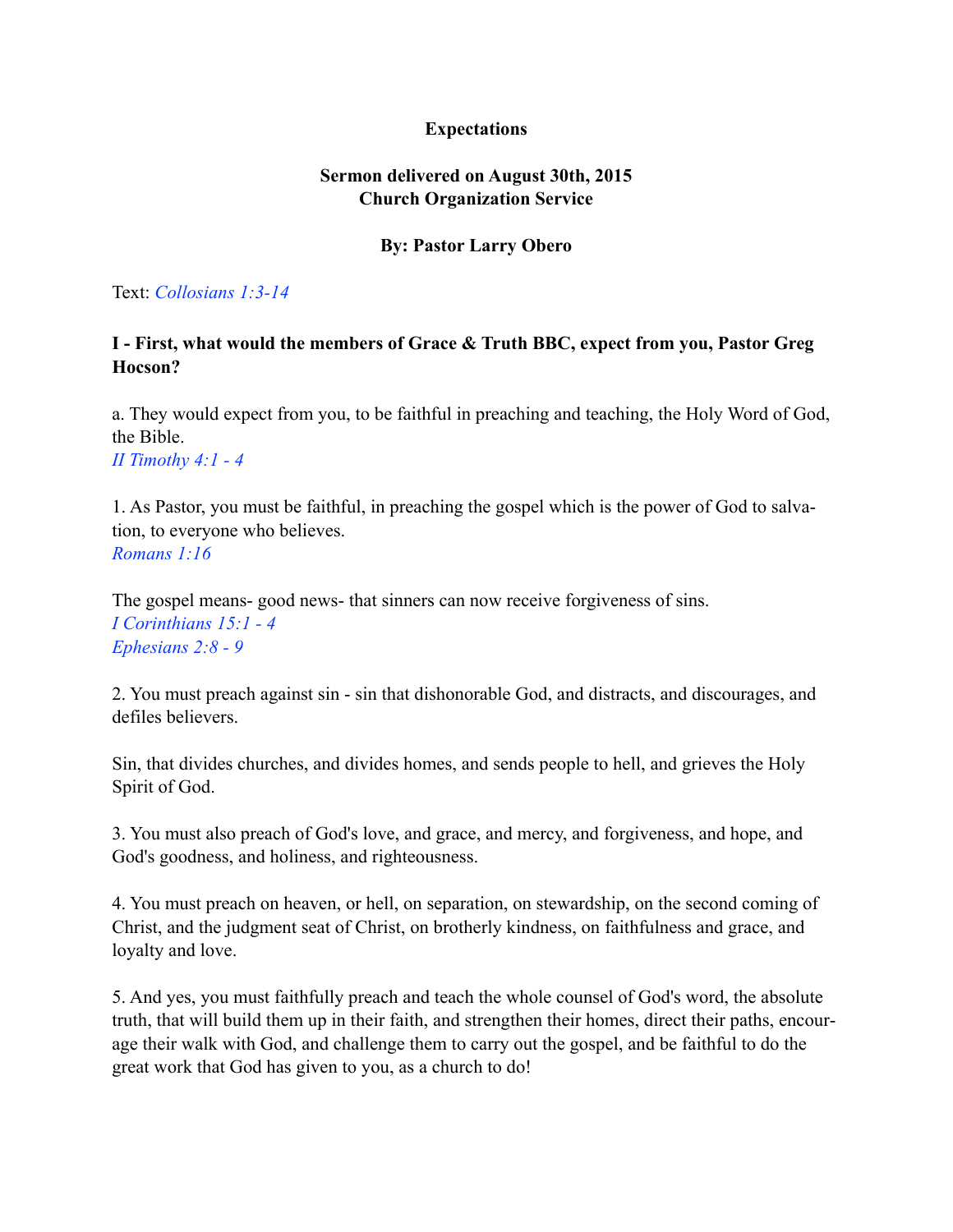*I Timothy 3:14 - 15* 

*II Timothy 3:16 - 17* 

b. They also expected you, to be faithful in your prayer life, and in your study of God's word.

Yes, pray for your people that God has given you, to under shepherd, pray for souls, pray for laborers to be called to God's vineyard. *Acts 6:1 - 7* 

c. They expect you to be faithful to your wife

Be a good example to them, of how to love their wife and children.

2. Secondly, they expect you to lead, and direct them, in the way God wants his church to go. *I Peter 5:1 - 4* 

3. Thirdly, they expect you, to warn them and watch for their souls. *Acts 20:31 Romans 16:17-18* 

4. Finally, they expect you Pastor Hocson to teach, equip, and encourage them, to do the work of the ministry. *Ephesians 4:11 - 16* 

Church family, please be gracious in your expectations, and be sure to lift your pastor, and his family up in your prayers.

# **II - What Pastor Hocson, should expect from each and everyone of you, as members of Grace & Truth BBC.**

1. Your faithfulness

a. Faithfulness to attend all the church services and especial services, and every time the doors of this church building is opened, and be sure you are on time. *Hebrews 10:24 - 25* 

Your presence every time God's house is open for service  $\&$  special services, brings encouragement to everyone, especially your pastor.

And, when you come to God's house, may you all come with good attitude and joyful spirit, as you worship God.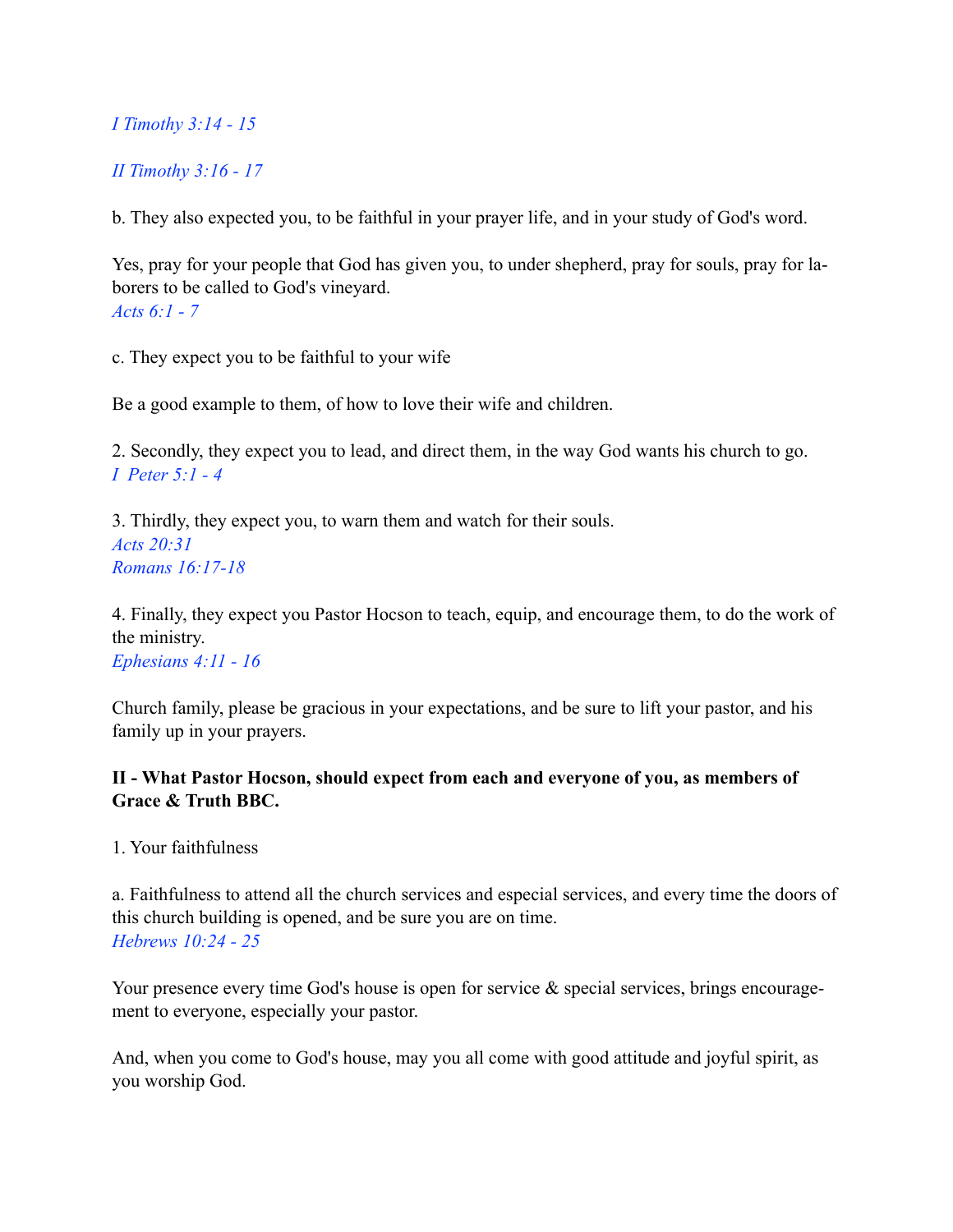May you not just prepare yourselves physically, but spiritually as well.

b. Your faithfulness in doing the work of God

He expects from you as members of this church, not only to be faithful in attendance to the church services, but also in helping and serving the Lord in different areas- soul winning, Sunday school, ushering, nursery, music, youth, praying.

He will also expect you to be faithful in returning your tithes & offerings, so that you could carry out the great commission here, & around the world.

c. Your faithfulness to obey God's word

He expect you not just to be hearers, but doers of the word. *James 1:19-22* 

a. When you have learned about giving- be sure that you will begin to give your tithes & offerings.

b. When you have learned about the importance of prayer, be sure that you will pray.

c. When you have learned about soul winning, be sure that you go soul winning.

d. When you have learned that you supposed to read and meditate on the word of God, the Biblebe sure that you will do it. *Joshua 1:8 Titus 2:11-15* 

2. Your loyalty

Please be loyal to your pastor. *Hebrews 13:7* 

3. He expect your support

a. Financially- take care of his needs

Be sure take care of him, and his family, support him financially, once you are able, provide his salary at least, help him with his housing, help him with his transportation  $\&$  gas, give him allowance to buy books, that will help him in the ministry, allow him and his wife to attend fellowship meetings, and leadership seminars, and pastor's conference. *I Timothy 5:17-18*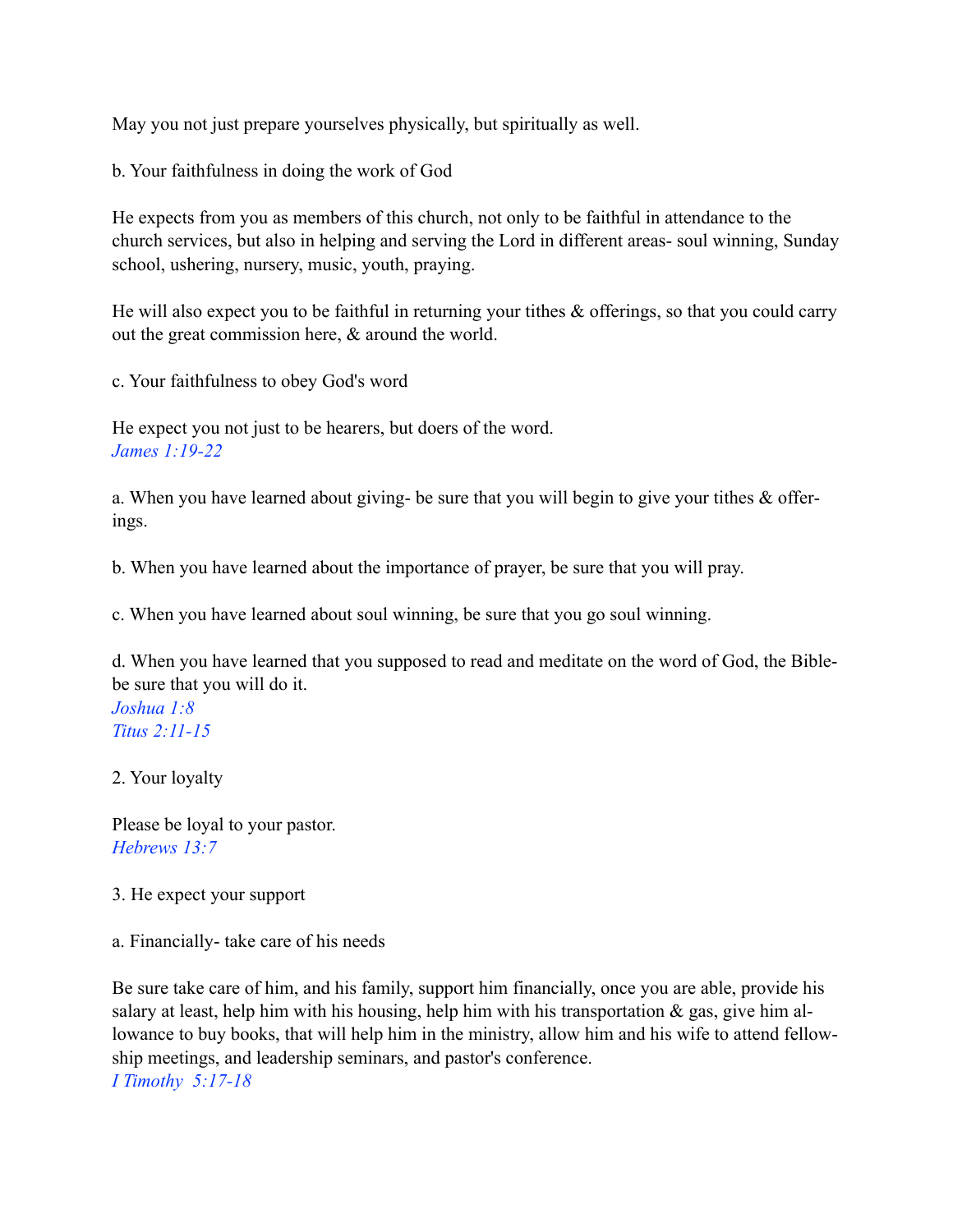Remember to honor him by remembering him and his wife, children's' birthday, their wedding anniversary, during Christmas, and their anniversary as pastor here at church.

Send him thank you notes- encourage him with your words and deeds.

Be sure he has a day off, and let him have family vacations, and help them with vacation allowance.

b. Spiritually- pray for him

1. Yes, he needs and expect you to pray for him, and his family *Ephesians 6:18-19* 

Listen, if the great apostle Paul needed prayer - I know your Pastor Hocson needed your prayers.

By the way, there are 5 points list, for your pastor.

- 1. Pray for his witness- testimony
- 2. Pray for his worship- that he would stay close to God
- 3. Pray for his wife and children
- 4. Pray for wisdom- God's wisdom
- 5. Pray for the work of the ministry- preaching, praying, teaching, equipping soul winning.

When he gets tired, may you be as Aaron and Hur was to Moses who held and lifted up his hands, when he got tired, lifting the rod up, as Joshua fought the Amalekites, at Rephidem. *I Thessalonians 5:11-13* 

## **III - What God expects from us**

1. God expects you to love his Son, our Lord Jesus Christ. *John 14:21* 

You see, if you will love God's Son, the Lord Jesus Christ, you will love your Heavenly Father as well.

2. God expect you to have an attitude of a servant

As our Lord Jesus came to minister, not to be ministered.

God expect you to do the same.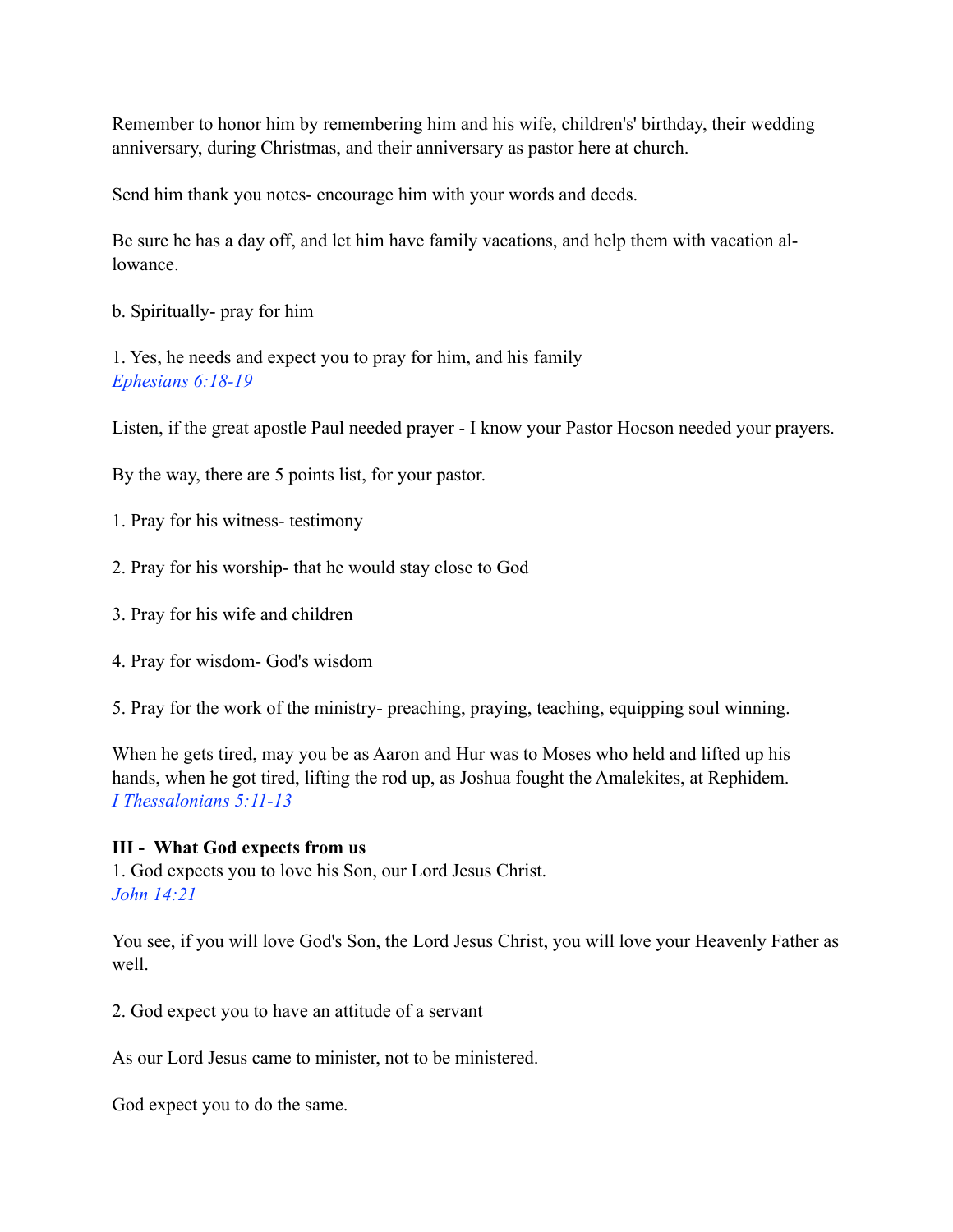### *Mark 10:42-45*

Remember, that our Lord Jesus Christ washed the disciples' feet, and that was an example of servant leadership.

In fact the Lord Jesus Christ taught his disciples, that one of the secret of happiness is, "willingness to serve one another." *John 13:14-16* 

*John 13:17* 

3. God expect you to live separated lives. *II Corinthians 6:14-18* 

Yes, God expects you to be holy - for He is Holy *I Peter 1:15-16* 

4. God expects you to faithfully carry out the great commission- preach the gospel, win souls. *Matthew 28:19-20* 

God expect you to continue to:

- a. Win people to Christ
- b. Baptized those who believe
- c. To teach and disciple was new believers
- d. To worship, love and glorify God

e. To provide fellowship and opportunities of service to the members *I Peter 3:15* 

5. God expects you to return your tithes and give your offerings, to meet the needs of his church, and to be involved in world mission outreach, through faith promise giving. *Matthew 3:8-12* 

#### *II Corinthians 8:7-9*

Yes, you need to get involved with faith promise giving up.

If God is calling you to go- you go, if not- you give that other could go, and pray for laborers.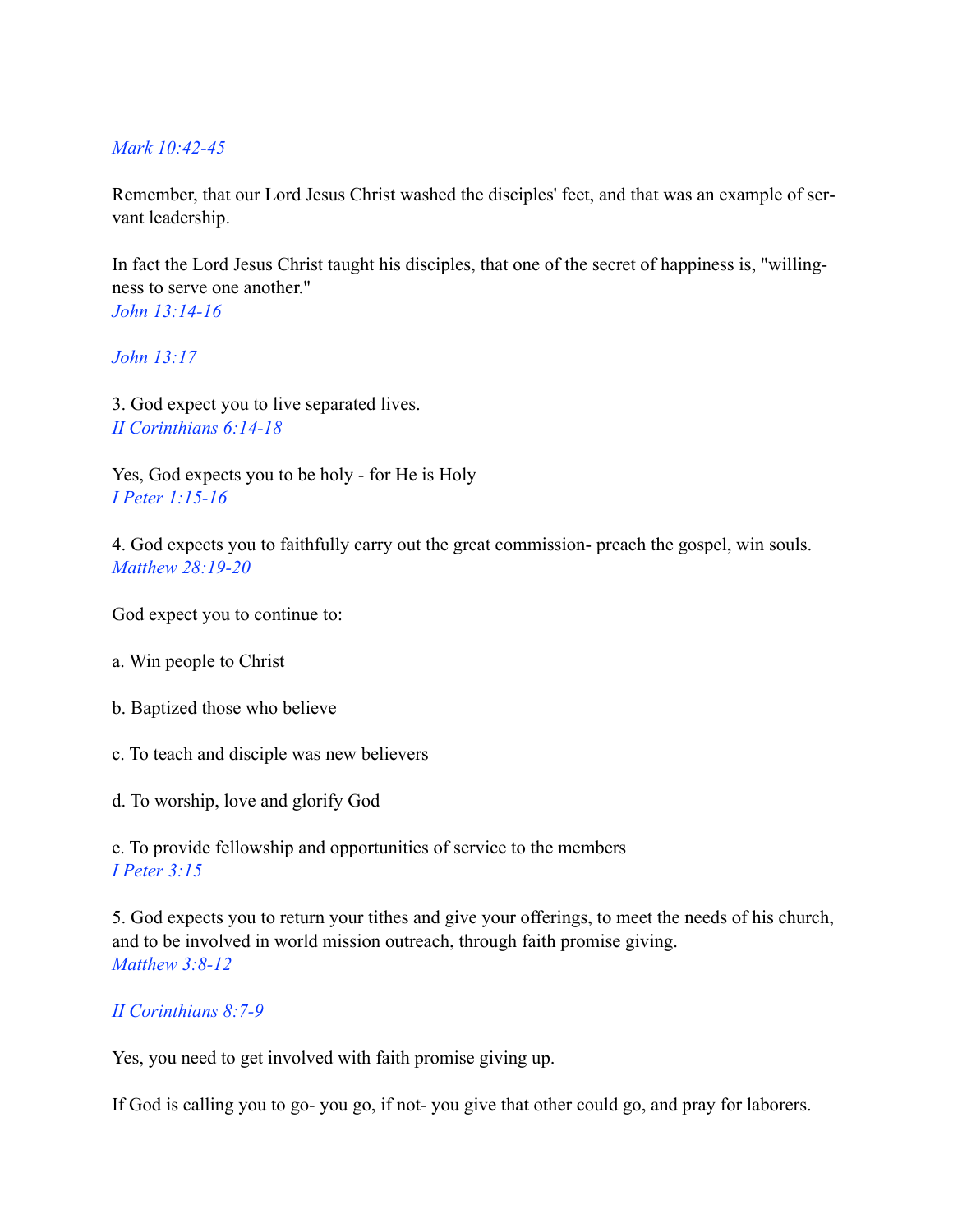6. God expects you to be united, and in love, serving one another. *Psalms 133:1* 

You all need to remember, that the Devi is your enemy, not each other.

You are a family of God. *Philippians 2:1-4* 

*I Peter 3:8-9* 

7. God expects you to be grateful and be contented. *I Timothy 1:12* 

*I Timothy. 6:6-10* 

*Ephesians 5:20* 

Let's not forget to, "count God's many blessings."

a. God help us, not to be like the Laodecean church, in *Revelation 3*, who taught they were rich, but they were poor in God's sight. *Revelation 3:14-22* 

b. Or, the Ephesian church, who labored, but have left their first love. *Revelation 2:4* 

c. Or, the Corinthian church- who have been blessed with gifts, but are carnal. *I Corinthians 3:1-7* 

d. God expects you to give him all the honor and glory for all the things that are done. *Revelation 4:11* 

#### **IV - Fourthly, what can you expect from God**

1. You can expect him to honor his word

His word is true, it will never change.

It is forever settled in heaven; it will abide forever. *Psalms 119:89* 

*Numbers 23:19*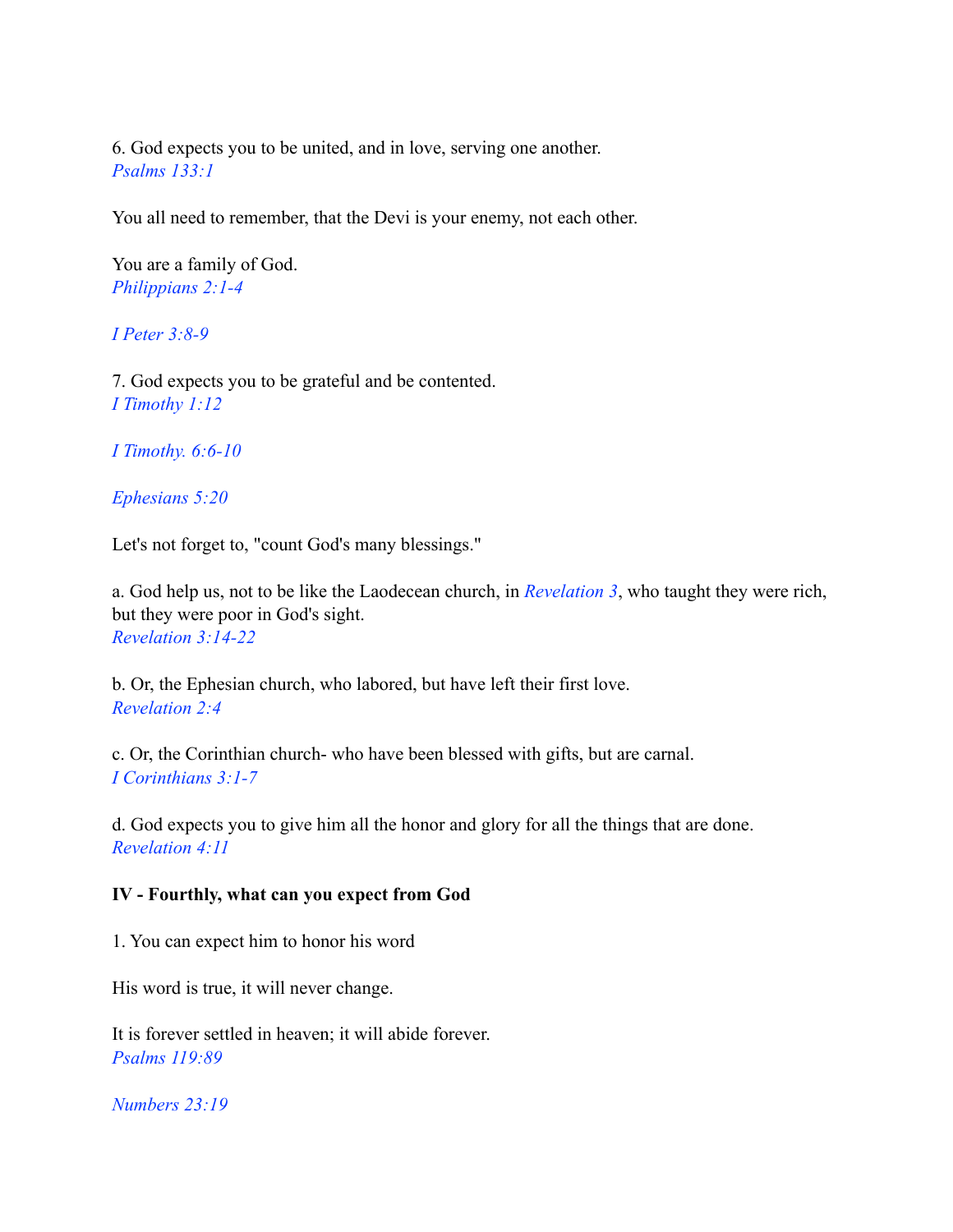*II Samuel 7:27-28* 

*Psalms 12:6-7* 

2. You expect his faithfulness *Lamentation 3:22-23* 

#### *Ephesians 33:14-21*

3. You can expect him that as you continue to obey his will, he will bless you, and answer your prayers, according to his will.

He promised to supply all your needs *Romans 8:31-32* 

#### *Philippians 4:19*

Remember, only your sin will hinder God, from answering your prayers. *Psalms 66:18* 

4. You can expect him to give you power- to do the job of sharing the gospel. *Acts 1:8* 

Yes, there will be battles.

But, remember, the battle is the Lords and we are on the winning side.

Yes, he promised, the gates of hell shall not prevail against his church. Matthew 16:18

By the way, God is the one who will build his church- it is work, you are just his vessel.

Indeed, you can expect God to continue to build his work.

Remember, also your labor is not in vain in the Lord.

Just be available, be clean vessels fit for our master's use.

Someone has said: "Expect great things from God endeavor to do great things for God, and for God's glory.

Finally, remember the most important thing in life is the relationship.